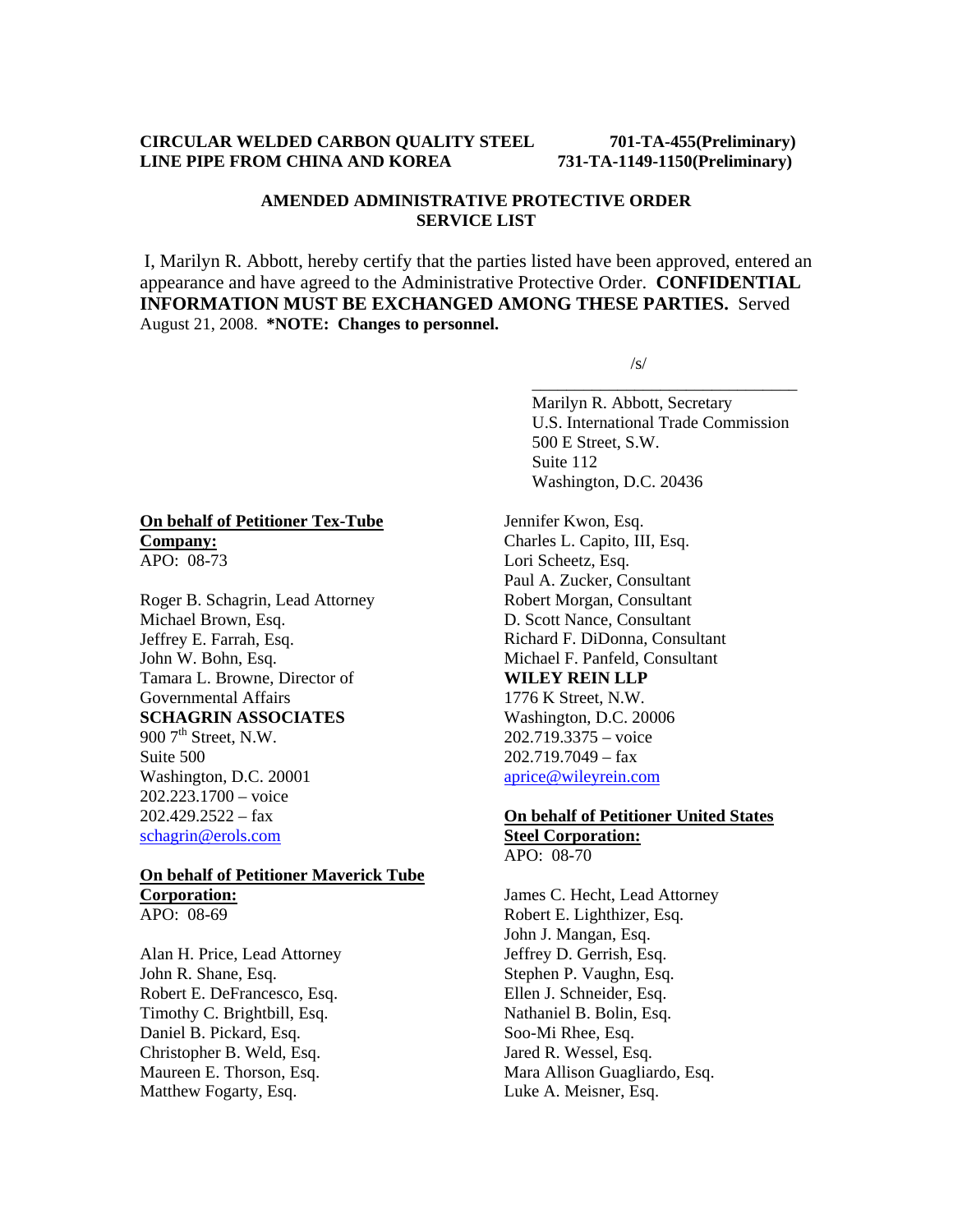#### **CIRCULAR WELDED QUALITY STEEL LINE PIPE ADMINISTRATIVE PROTECTIVE ORDER SERVICE LIST 701-TA-455(P) 731-TA-1149-1150(F)**

Floyd M. McGraw, Accountant Dennis A. George, Accountant David J. Albright, Economist Pamela A. Marcus, Manager, Int'l Trade Services **SKADDEN ARPS SLATE MEAGHER & FLOM LLP** 1440 New York Avenue, N.W.

Washington, D.C. 20005-2111 202.371.7000 – voice  $202.393.5760 - fax$ james.hecht@skadden.com

Seth Kaplan, Principal Melissa Goldstein, Research Analyst Abhinab Basnyat, Research Analyst **THE BRATTLE GROUP** 

## **On behalf of Petitioner United Steel, Paper and Forestry, Rubber, Manufacturing, Energy, Allied Industrial and Service Workers International Union, AFL-CIO-CLC:** APO: 08-71

Eric P. Salonen, Lead Attorney Terence P. Stewart, Esq. Geert DePrest, Esq. Elizabeth A. Argenti, Esq. Jin Ma, Esq. Carl P. Moyer, Trade Consultant Catherine C. Chen, Trade Consultant Andrew Anderson-Sprecher, Trade Consultant Jumana Madanat, Trade Consultant **STEWART AND STEWART** 2100 M Street, N.W. Washington, D.C. 20037 202.785.4185 – voice  $202.466.1286 - fax$ general@stewartlaw.com

# **On behalf of Wheatland Tube Company:**

 $APO: 08-68$ 

Gilbert B. Kaplan, Lead Attorney Joseph W. Dorn, Esq. Stephen A. Jones, Esq. Stephen J. Orava, Esq. Jeffrey M. Telep, Esq. Elizabeth E. Duall, Esq. Daniel L. Schneiderman, Esq. Christopher T. Cloutier, Esq. Tina M. Shaughnessy, Esq. Taryn L. Koball, Esq. Prentiss Lee Smith, Jr., Esq. Brian E. McGill, Esq. Emily E. Bleimund, Esq. Stephen Narkin, Esq. Amy J. Stanley, Esq. J. Michael Taylor, Esq. Ted Kwang Kim, Esq. Jeffrey B. Denning, Esq. Cris R. Revaz, Esq. Edmond A. O'Neill, Int'l Trade Consultant Jorge O. Miranda, Int'l Trade Consultant Rebecca L. Woodings, Int'l Trade Consultant Bonnie B. Byers, Int'l Trade Consultant Carol J. Brewer, Int'l Trade Consultant Yingjie Li, Int'l Trade Consultant Michael G. Szustakowski, Int'l Trade **Consultant** Julio A. Fernandez, Int'l Trade Consultant Lingna Yan, Int'l Trade Consultant Yvonne Sha, Int'l Trade Consultant Richard C. Lutz, Int'l Trade Consultant Paige Rivas, Int'l Trade Consultant **KING & SPALDING** 1700 Pennsylvania Avenue, N.W. Washington, D.C. 20006-4706 202.737-0500 – voice  $202.626.3737 - fax$ 

gkaplan@kslaw.com